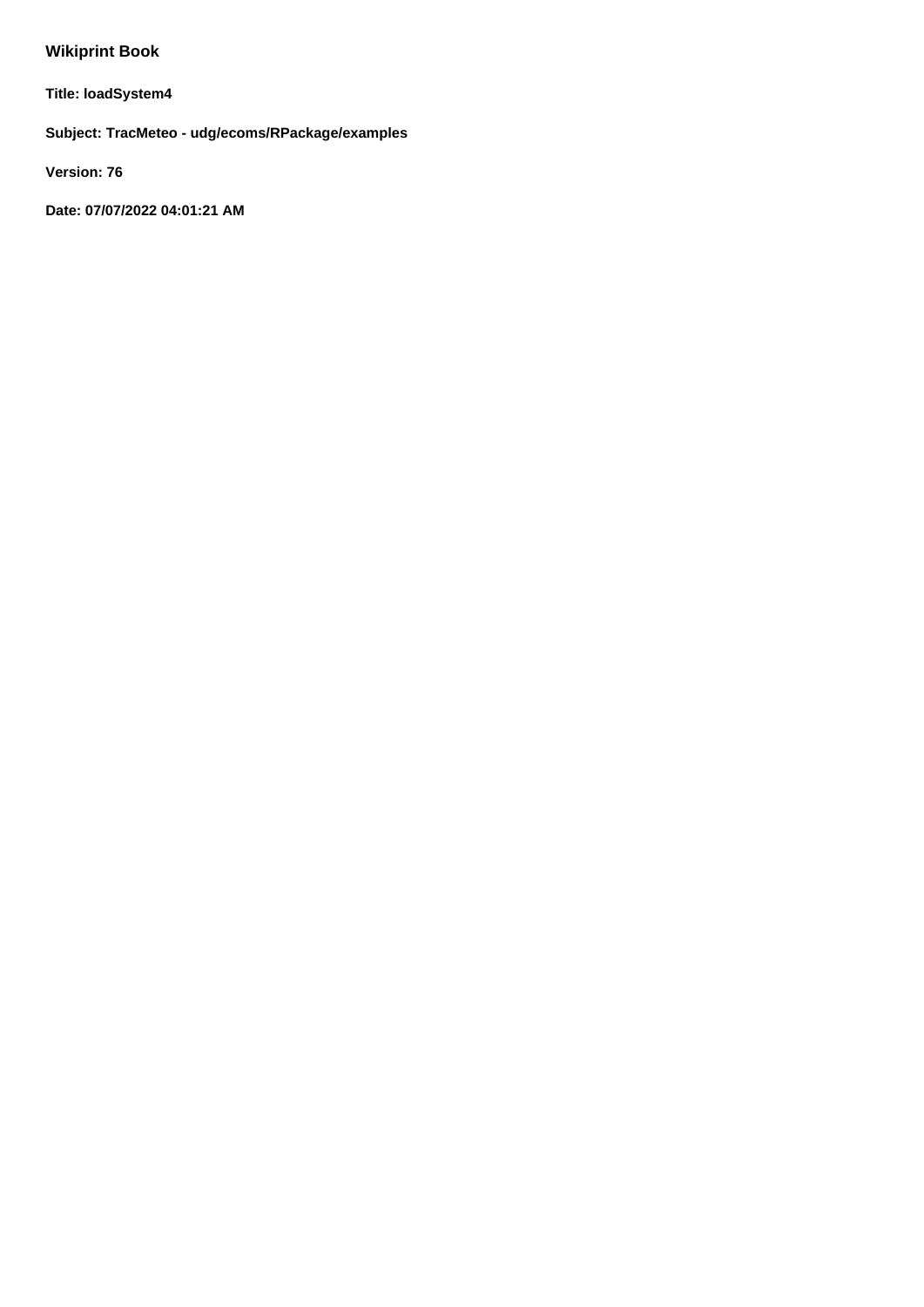2

# **Table of Contents**

**loadSystem4 3 loadObservations 5 Creating a dataset 6 dataInventory 7 loadData 9**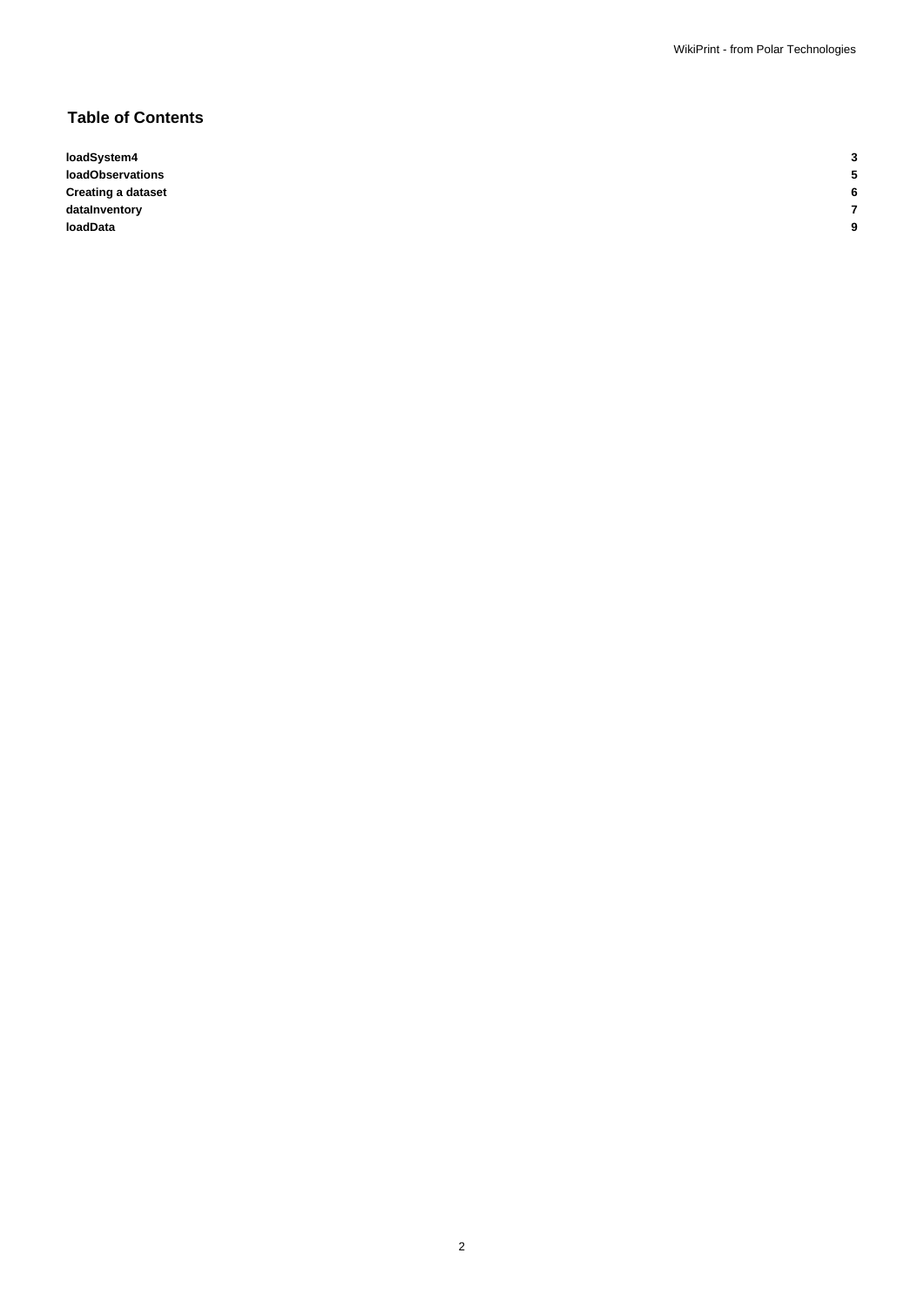The following examples are partly based on locally stored data. Only the loadSystem4 function does not require locally stored datasets because it works by remotely accessing the System4 databases stored in the SPECS-EUPORIAS Data Server. Therefore, it is recommended that the **meteoR.zip** file is downloaded and unzipped in a convenient directory. Once the zip file has been downloaded and unzipped, we will define the 'r' folder as the working directory. Therefore, in the following examples all the path names given will be relative to the 'r' directory.

The following expression lists all the R functions available, read them and loads them into the R working session:

```
> rfuncs <- list.files(pattern = "\\.R$")
> print(rfuncs)
[1] "dataInventory.R" "loadData.R" "loadObservations.R" "loadSystem4.R" "makeNcmlDataset.R"
> for (i in 1:length(rfuncs)) {
      source(rfuncs[i])
+ }
```
#### **loadSystem4**

In the next lines we describe an illustrative example of the loadSystem4 function. We will retrieve System4 simulation data for the Iberian Peninsula, considering mean surface temperature for January and the first simulation member, for the 10-year period 1990-1999. This simple example has been chosen because of the fast data access (note that this also depends on the connection speed). Using a standard broadband connection, loading the following dataset took approximately 19 seconds:

```
> openDAP.query <- loadSystem4(dataset = "http://www.meteo.unican.es/tds5/dodsC/system4/System4_Seasonal_15Members.ncml",
                        var = "tas", members = 1,
+ l lonLim = c(-10,5), latLim = c(35,45),
+ season = 1, years = 1990:1999, leadMonth = 1)
```
Data are now ready for analysis into our R session:

```
> str(openDAP.query)
List of 7
$ VarName : chr "Mean_temperature_at_2_metres"
$ VarUnits : chr "degC"
$ TimeStep :Class 'difftime' atomic [1:1] 1
 \ldots \ldots attr(*, "tzone")= chr ""
 \ldots ... attr(*, "units")= chr "days"
$ MemberData :List of 1
 \therefore $ : num [1:310, 1:280] 13.3 13.9 12.5 13 13 ...
$ LatLonCoords : num [1:280, 1:2] 45 44.2 43.5 42.7 42 ...
 ..- attr(*, "dimnames")=List of 2
 \ldots \therefore \Diamond : NULL
 .. ..$ : chr [1:2] "lat" "lon"
$ RunDates : POSIXlt[1:310], format: "1989-12-01" "1989-12-01" "1989-12-01" ...
$ ForecastDates:List of 2
 ..$ Start: POSIXlt[1:310], format: "1990-01-01" "1990-01-02" "1990-01-03" ...
 ..$ End : POSIXct[1:310], format: "1990-01-02" "1990-01-03" "1990-01-04" ...
```
A common task consists of the representation of data, e.g. by mapping the spatial mean for the period considered. Another common task is the representation of time series for selected point locations/grid cells. In this example, we will map the mean temperature field for the period selected (1990-99) preserving the original spatial resolution of the model. Furthermore, we will display time series of the requested dataset at four grid points coincident with the locations of four Spanish cities. To this aim, we will make use of some base R functions and also from some contributed packages that can be very useful for climate data handling and representation.

```
> # Calculation of the mean values of the period for each grid cell:
> mean.field <- colMeans(openDAP.query$MemberData[[1]])
> # Creation of a matrix with selected point locations:
> city.names <- c("Sevilla", "Madrid", "Santander", "Zaragoza")
> locations <- matrix(c(-5.9, 37.4167, -3.68, 40.4, -3.817, 43.43, -0.8167, 41.667), ncol=2, byrow = TRUE)
```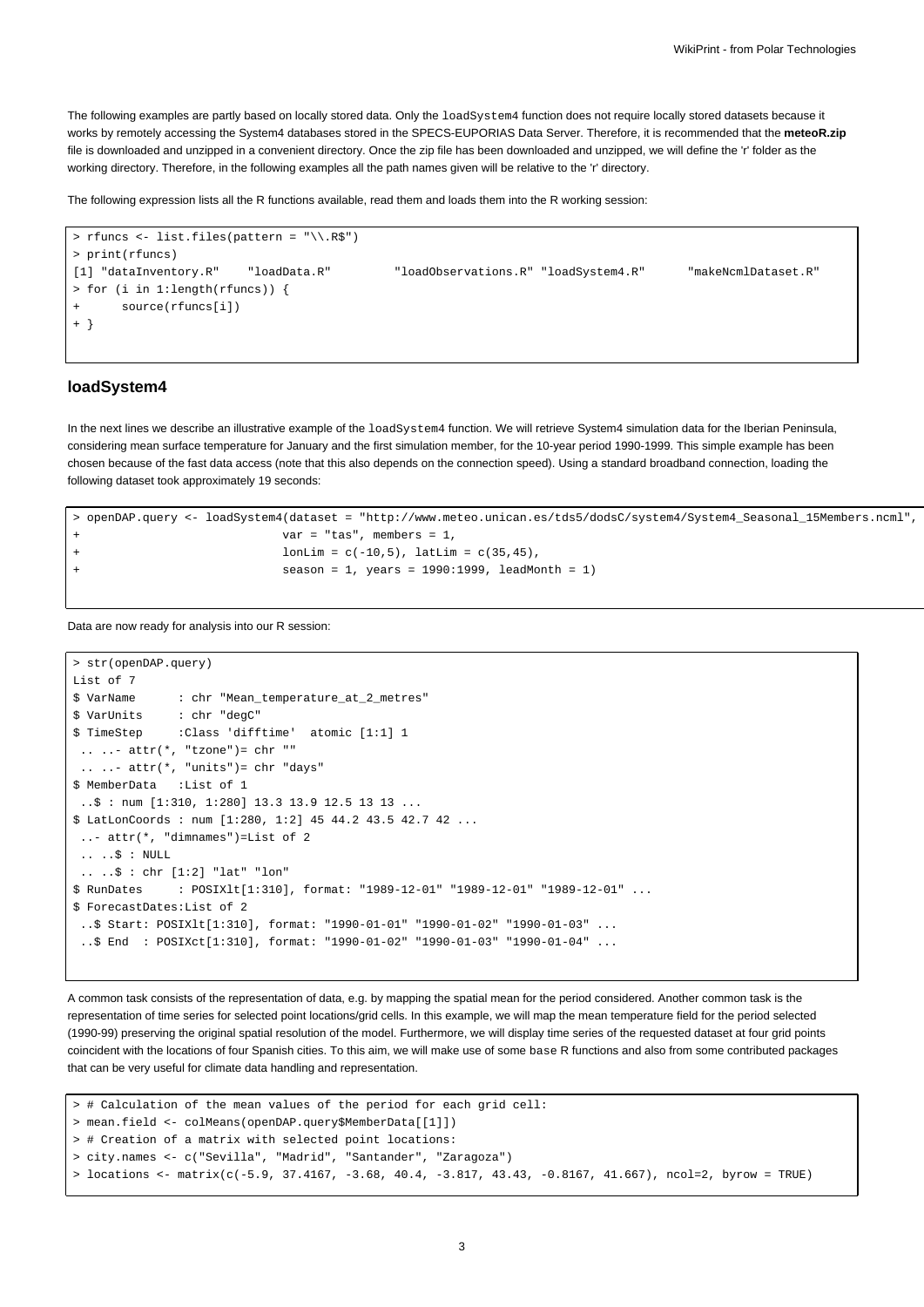```
> dimnames(locations) <- list(city.names, c("lon","lat"))
> print(locations)
           lon lat
Sevilla -5.9000 37.4167
Madrid -3.6800 40.4000
Santander -3.8170 43.4300
Zaragoza -0.8167 41.6670
```
Note that the geographical coordinates of the requested spatial domain are nor perfectly uniform, and as a result it is not possible to represent the data as a regular grid. To overcome this problem, we perform an interpolation, although we preserve the native grid cell size of the model (0.75deg) for data representation. The R package [?akima](http://cran.r-project.org/web/packages/akima/index.html) provides a extremely fast interpolation algorithm by means of the interp function.

```
> lat <- openDAP.query$LatLonCoords[ ,1]
> lon <- openDAP.query$LatLonCoords[ ,2]
# Requires "akima::interp" for regular grid (bilinear) interpolation
> library(akima)
> grid.075 <- interp(lon, lat, mean.field, xo = seq(min(lon), max(lon), .75), yo = seq(min(lat), max(lat), .75))
```
After the interpolation, data are now in a regular grid. Note that the object  $grid.075$  is a list with the usual  $x,y,z$  components as required by many R functions for gridded data representation (e.g. image, contour, persp...)

```
> str(\text{grid}.075)List of 3
$ x: num [1:19] -9.75 -9 -8.25 -7.5 -6.75 ...$ y: num [1:14] 35.2 36 36.7 37.5 38.2 ...
$ z: num [1:19, 1:14] 15.1 15.1 15 15 14.3 ...
```
In the following lines of code we plot the mean temperature field. In addition, we will also add to the map the point locations of the selected cities for which the time series will be represented. The R package [?fields](http://cran.r-project.org/web/packages/fields/index.html) provides many useful tools for spatial data handling and representation, including a world map that can be easily incorporated in our plots.

```
# Representation of the mean temperature of the period
> library(fields)
> image.plot(grid.075, asp=1,ylab = "latitude", xlab = "longitude", col=topo.colors(36),
           main = "Mean surface T January 1990-99", legend.args=list(text="degC", side=3, line=1))
# Adds selected locations to the plot and puts labels:
> points(locations, pch=15)
> text(locations, pos=3, city.names)
# Adds the world map to the current plot:
> world(add=TRUE)
```
10

Next, we plot the time series for the selected locations. To this aim, we calculate the nearest grid points to the specified locations. This can be easily done using the function fields::rdist. Note that the output of loadSystem4 returns a matrix of Lat-Lon coordinates, as usually found in many climate datasets. However, the usual format of 2D coordinates matrix in R is Lon-Lat. As a result, note that we specify the coordinates by reversing the column order (i.e.: openDAP.query\$LatLonCoords[ ,2:1] instead of openDAP.query\$LatLonCoords):

```
> # Creation of a Euclidean distance matrix among all pairs of selected locations and grid points
> dist.matrix <- rdist(openDAP.query$LatLonCoords[ ,2:1], locations)
> # Positions of the nearest grid points
> index <- rep(NA,ncol(dist.matrix))
> for (i in 1:ncol(dist.matrix)) {
       index[i] \leftarrow which.min(dist.max[i], i])+ }
> # index contains the column positions in the `MemberData` matrices
```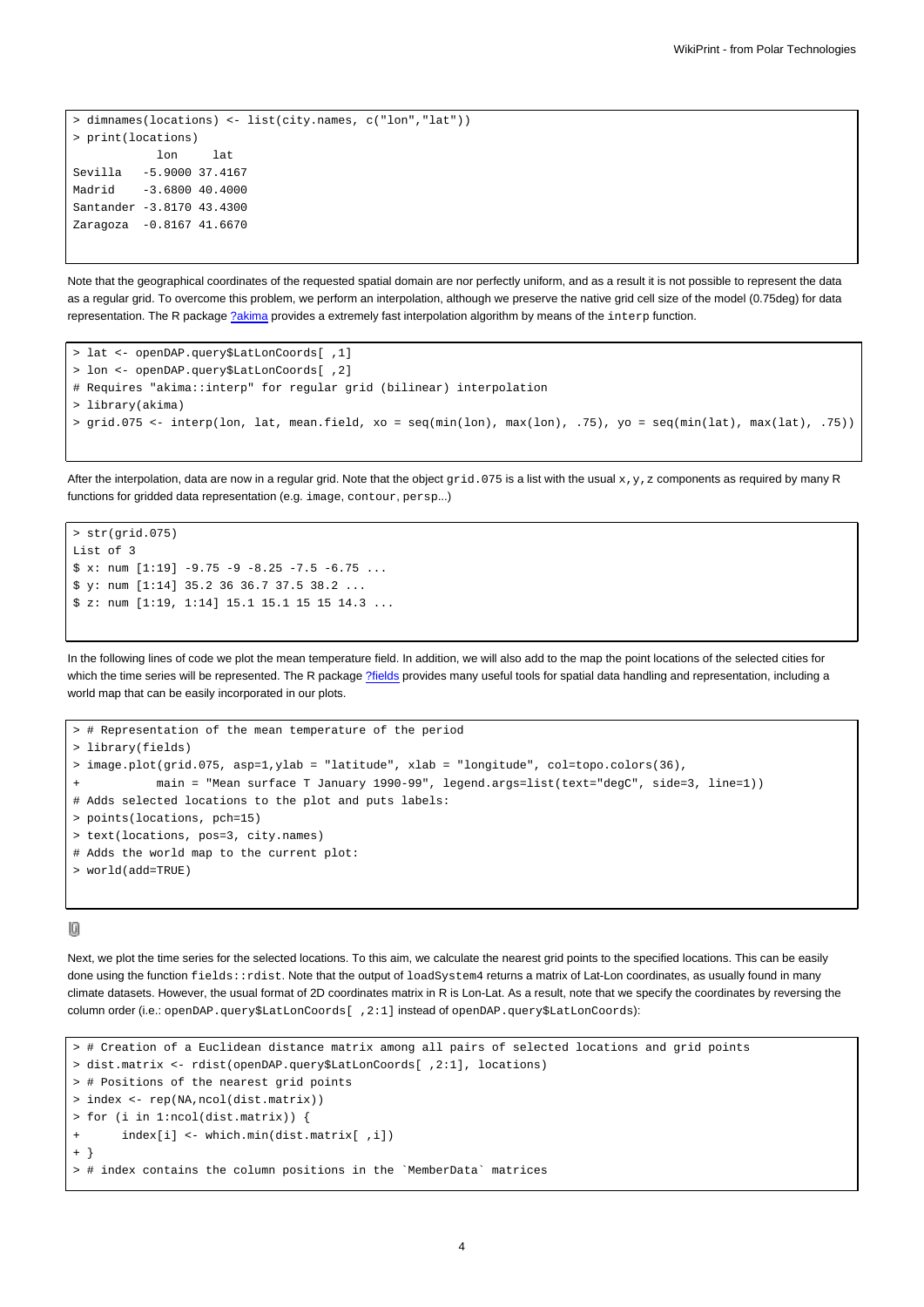```
> locations.data <- openDAP.query$MemberData[[1]][ ,index]
> colnames(locations.data) <- city.names
> str(locations.data)
num [1:310, 1:4] 7.71 8.78 10.77 10.88 11.55 ...
- attr(*, "dimnames")=List of 2
 ..$ : NULL
 ..$ : chr [1:4] "Sevilla" "Madrid" "Santander" "Zaragoza"
```
The object locations.data is a matrix in which time series are arranged in columns for each of the four locations selected.

```
> ylimits <- c(floor(min(locations.data)), ceiling(max(locations.data)))
> plot(locations.data[ ,1], ty='n', ylim = ylimits, axes=FALSE, ylab="degC", xlab="Year")
> axis(1, at = seq(1, 31*11, 31), labels=c(1990:1999, ""))> axis(2, ylim=ylimits)
> abline(v=seq(1,31*10,31), lty=2)
> for (i in 1:ncol(locations.data)) {
+ lines(locations.data[ ,i], col=i)
+ }
> legend("bottomleft", city.names, lty=1, col=1:4)
> title(main = "Mean surface Temperature January")
```
## 10

# **loadObservations**

The function loadObservations is intended to deal with observational datasets from weather stations stored as csv files in a standard format. In the directory "./datasets/observations/Iberia\_ECA" there is an example dataset.

```
> list.files("./datasets/observations/Iberia_ECA")
[1] "ecaIberia.nc" "Master.csv" "pr.csv" "tas.csv" "tasmax.csv" "tasmin.csv"
```
As we can see, there is a number of files with the name of the variables they store, and a Master.csv file, which contains the required metadata in order to identify each station. This is how the Master.csv file looks like:

```
> master <- read.csv("./datasets/observations/Iberia_ECA/Master.csv")
> str(master)
'data.frame': 28 obs. of 5 variables:
     $ Id : int 33 229 230 231 232 233 234 236 309 336 ...
$ Longitude: num 1.38 -6.83 -3.68 -4.49 -4.01 ...
$ Latitude : num 43.6 38.9 40.4 36.7 40.8 ...
$ Altitude : int 151 185 667 7 1894 790 251 44 43 704 ...
$ Metadata : Factor w/ 1 level " Data provided by the ECA&D project. Available at http://www.ecad.eu": 1 1 1 1 1 1 1 1 1 1
```
The Master contains the following fields:

- Id: Identification code of the station. This code is used as argument by the function loadObservations. Note thas this field should actually be read as a character string, as internally done by the loadObservations function. However, in this case read.csv by default interpretes it as a numeric value.
- Longitude: longitude
- Latitude: latitude
- Altitude: altitude
- Metadata: other metadata associated to the dataset

First of all we will plot the stations so that we can get an idea of their geographical situation and extent: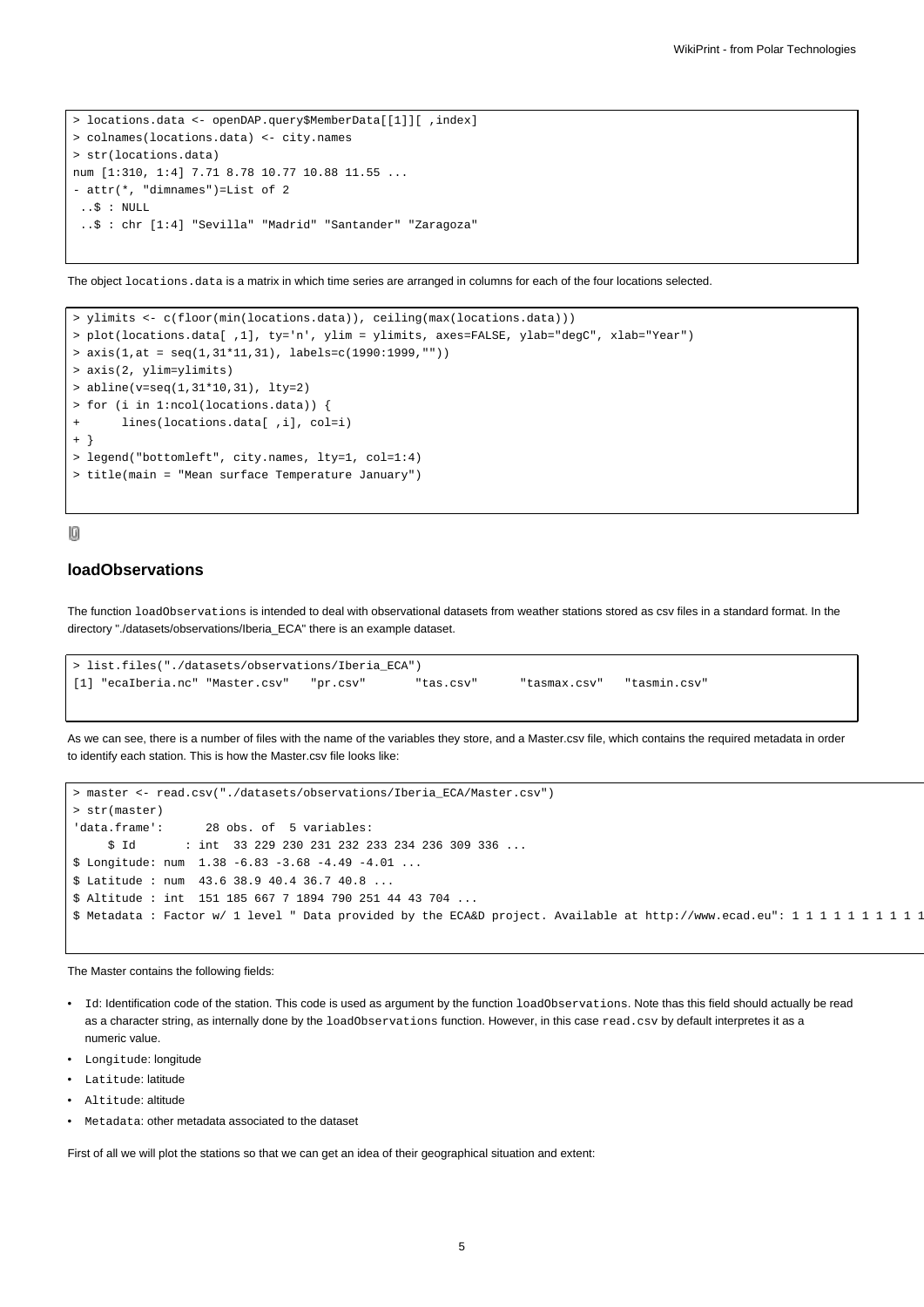```
> library(fields)
> plot(master[ ,2:3], asp=1, pch=15, col="red")
> world(add=TRUE)
```
In order to get a vector with the correct IDs as character strings instead of numeric values, we can load again the corresponding column using the argument colClasses = "character"

```
> stationIDs <- read.csv("./datasets/observations/Iberia_ECA/Master.csv", colClasses = "character")[ ,1]
> stationIDs
[1] "000033" "000229" "000230" "000231" "000232" "000233" "000234" "000236" "000309" "000336" "000414" "000416" "000420" "000421"
[15] "000788" "000800" "001392" "001398" "003904" "003905" "003907" "003908" "003922" "003928" "003936" "003947" "003948" "003949"
```
We place the labels on top of each location. There are ways to avoid the overlapping of labels in order to explore the dataset, for instance in an interactive fashion by means of the identify function .

> text(master\$Longitude + .2, master\$Latitude + .2, stationIDs, cex=.7)

## 10

In this particular example we are interested in the mean surface temperature from the cities of Santander and Madrid. The station codes are "000230" and "001392" for Madrid and Santander respectively. We will select the period 1990-1999.

```
> stationData <- loadObservations(source.dir="./datasets/observations/Iberia_ECA/", var="tas",
           + standard.vars=FALSE, stationID=c("000230","001392"), startDate="1990-01-01", endDate="1999-12-31")
> str(stationData)
List of 5
$ StationID : chr [1:2] "000230" "001392"
$ LatLonCoords: num [1:2, 1:2] 40.41 43.46 -3.68 -3.82
 ..- attr(*, "dimnames")=List of 2
 .. ..$ : NULL
 .. ..$ : chr [1:2] "Latitude" "Longitude"
$ Altitude : int [1:2] 667 64
$ Dates : POSIXlt[1:3652], format: "1990-01-01" "1990-01-02" "1990-01-03" "1990-01-04" ...
$ Data : num [1:3652, 1:2] 112 85 90 74 101 109 110 82 86 66 ...
 ..- attr(*, "dimnames")=List of 2
 .. ..$ : NULL
 .. ..$ : chr [1:2] "000230" "001392"
> plot(stationData$Dates, stationData$Data[ ,1], col = "red", type = "l")
> lines(stationData$Dates, stationData$Data[ ,2], col = "green")
> legend("topright", c("Madrid","Santander"), col = c("red","green"), lty=1, bg = "white")
```
#### $[0] % \begin{center} % \includegraphics[width=\linewidth]{imagesSupplemental_3.png} % \end{center} % \caption { % Our method is used for the method. % Note that the \emph{Defleft:} The \emph{Defleft:} the \emph{Defleft:} the \emph{Defleft:} the \emph{Defleft:} the \emph{Defleft:} the \emph{Defleft:} the \emph{Defleft:} the \emph{Defleft:} the \emph{Defleft:} the \emph{Defleft:} the \emph{Defleft:} the \emph{Defleft:} the \emph{Defleft:} the \emph{Defleft:} the \emph{Defleft:} the \emph{Defleft:} the \emph{Defleft:} the \emph{Defleft:} the$

## **Creating a dataset**

Climate datasets of various types (e.g. reanalysis, RCM/GCM data...) are often stored as collections of netCDF files for each particular variable and/or time slice. These files can be either locally or remotely stored. A convenient way of dealing with this kind of datasets is the use of NcML files. A NcML file is a ?XML representation of netCDF metadata. By means of NcML it is possible to create virtual datasets by modifying and aggregating other datasets, thus providing maximum flexibility and ease of access to data stored in collections of files containing data from different variables/time slices. The function makeNcmlDataset is intended to deal with reanalysis, forecasts and other climate data products, often consisting of collections of netCDF files of these characteristics.

In this example, we have chosen several variables commonly used in statistical downscaling applications belonging to the NCEP reanalysis, and stored in different netCDF files. These variables are stored in the following directory: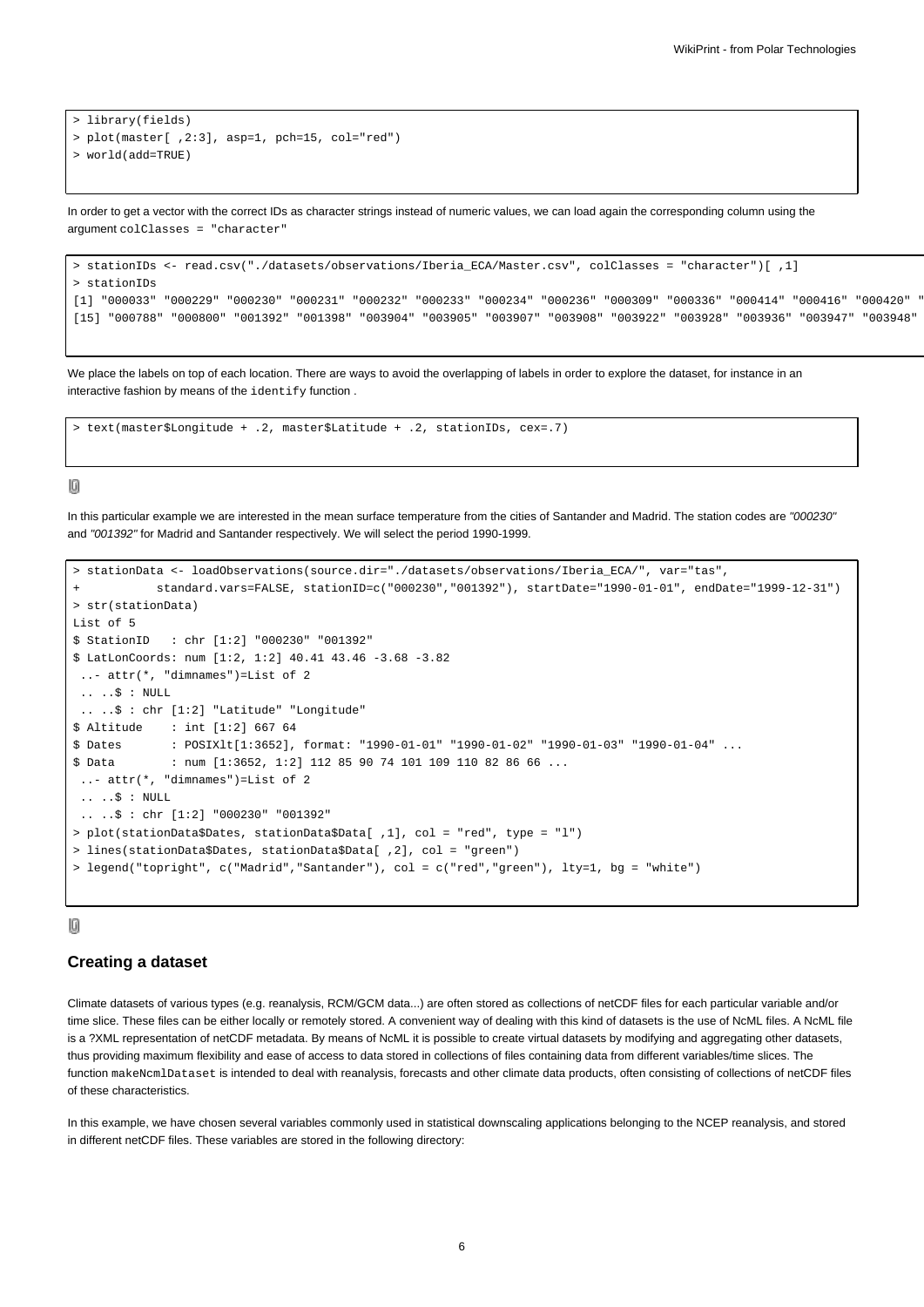```
> list.files("./datasets/reanalysis/Iberia_NCEP/")
[1] "NCEP_Q850.nc" "NCEP_SLPd.nc" "NCEP_T850.nc" "NCEP_Z500.nc"
```
The function makeNcmlDataset is used to conveniently aggregate the required information so that the inventory/loading functions point to the NcML rather that to the netCDF files. The following call to the function wll create the NcML file in the current working directory:

```
> makeNcmlDataset(source.dir="datasets/reanalysis/Iberia_NCEP/", ncml.file="Iberia_NCEP_dataset.ncml")
[2013-05-20 10:00:51]
NcML file "Iberia_NCEP_dataset.ncml" created from 4 files corresponding to 4 variables
Use 'dataInventory(NcML file)' to obtain a description of the dataset
```
The function creates a new NcML file in the directory specified (in this case in the working directory, as no path has been specified), and gives some information about the number of files and variables conforming the dataset. In the next section is described how to find out the different variables stored in the newly created dataset and their characteristics.

## **dataInventory**

With the aid of the dataInventoryfunction we can easily retrieve all the necessary information to access and manipulate the variables stored in a dataset. In the following example, we get a description of the NcML dataset created in the previous section, containing several variables of the NCEP reanalysis in the Iberian Peninsula.

```
> inv.iberiaNCEP <- dataInventory("Iberia_NCEP_dataset.ncml")
# Structure of the inventory
> str(inv.iberiaNCEP)
List of 4
$ Q :List of 5
 ..$ Description: chr "Specific humidity"
 ..$ DataType : chr "float"
 ..$ Units : chr "kg kg**-1"
 ..$ TimeStep :Class 'difftime' atomic [1:1] 24
 .. .. ..- attr(*, "tzone")= chr ""
 \ldots \ldots - attr(*, "units")= chr "hours"
 ..$ Dimensions :List of 4
 .. ..$ level:List of 3
 .. .. ..$ Type : chr "Pressure"
 .. .. ..$ Units : chr "millibar"
 .. .. ..$ Values: num 850
 .. ..$ time :List of 3
 .. .. ..$ Type : chr "Time"
 .. .. ..$ Units : chr "days since 1950-01-01 00:00:00"
 .. .. $ Values: POSIXlt[1:16071], format: "1958-01-01" "1958-01-02" "1958-01-03" "1958-01-04" ...
 .. ..$ lat :List of 3
 .. .. ..$ Type : chr "Lat"
 .. .. ..$ Units : chr "degrees north"
 .. .. ..$ Values: num [1:6] 35 37.5 40 42.5 45 47.5
 .. ..$ lon :List of 3
 .. .. ..$ Type : chr "Lon"
 .. .. ..$ Units : chr "degrees east"
 .. .. ..$ Values: num [1:9] -15 -12.5 -10 -7.5 -5 -2.5 0 2.5 5
$ SLPd:List of 5
..$ Description: chr "Mean Sea Level Pressure; Mean daily value"
 ..$ DataType : chr "float"
 ..$ Units : chr "Pa"
 ..$ TimeStep :Class 'difftime' atomic [1:1] 24
 \ldots \ldots \ldots attr(*, "tzone")= chr ""
 \ldots \ldots - attr(*, "units")= chr "hours"
 ..$ Dimensions :List of 3
 .. ..$ time:List of 3
```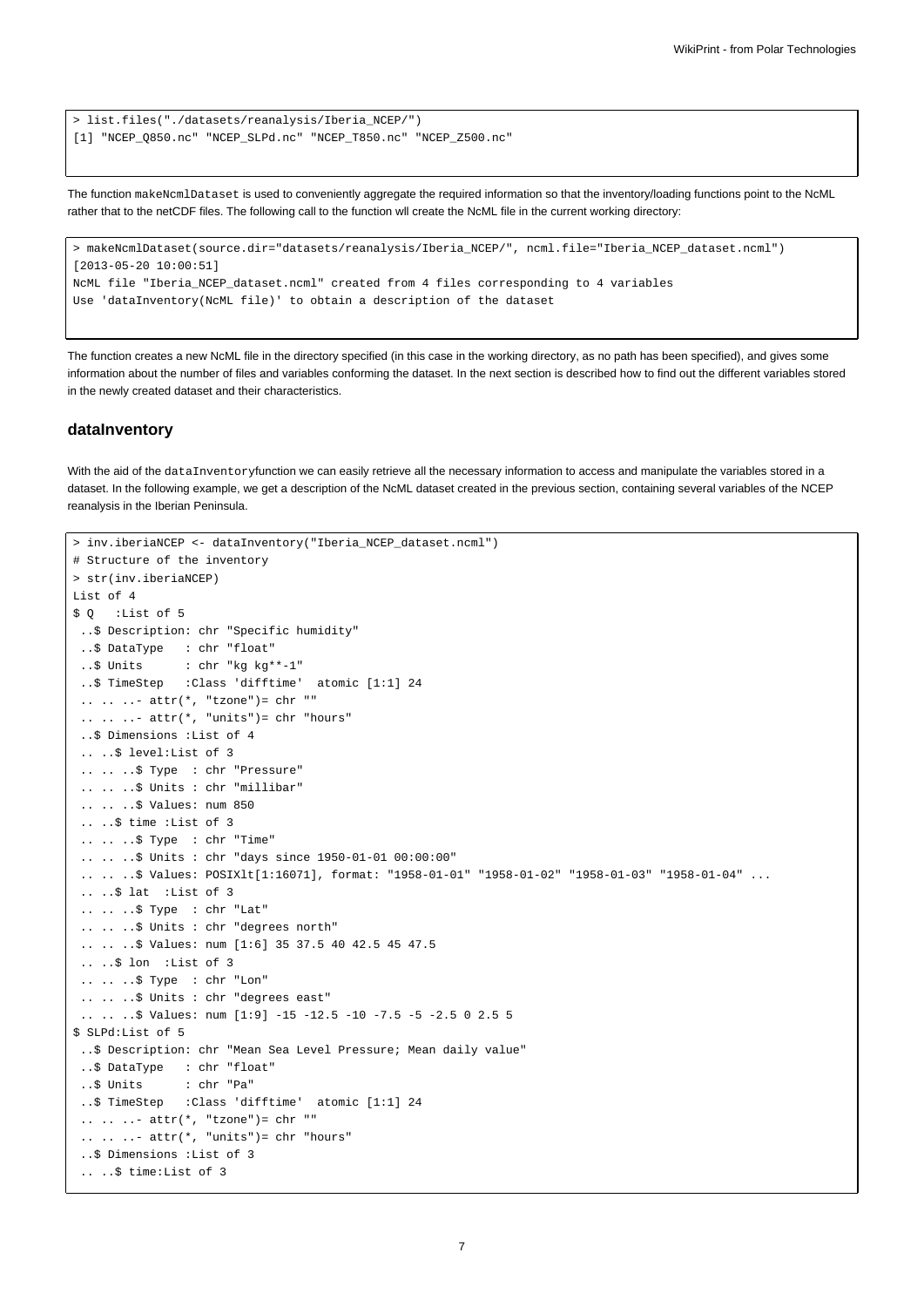```
.. .. ..$ Type : chr "Time"
 .. .. ..$ Units : chr "days since 1950-01-01 00:00:00"
 .. .. ..$ Values: POSIXlt[1:16071], format: "1958-01-01" "1958-01-02" "1958-01-03" "1958-01-04" ...
 .. ..$ lat :List of 3
 .. .. ..$ Type : chr "Lat"
 .. .. ..$ Units : chr "degrees north"
 .. .. ..$ Values: num [1:6] 35 37.5 40 42.5 45 47.5
 .. ..$ lon :List of 3
 .. .. ..$ Type : chr "Lon"
 .. .. ..$ Units : chr "degrees east"
 .. .. ..$ Values: num [1:9] -15 -12.5 -10 -7.5 -5 -2.5 0 2.5 5
$ T :List of 5
 ..$ Description: chr "Temperature"
 ..$ DataType : chr "float"
 ..$ Units : chr "K"
 ..$ TimeStep :Class 'difftime' atomic [1:1] 24
 .. .. ..- attr(*, "tzone")= chr ""
 \ldots \ldots \ldots attr(*, "units")= chr "hours"
 ..$ Dimensions :List of 4
 .. ..$ level:List of 3
 .. .. ..$ Type : chr "Pressure"
 .. .. ..$ Units : chr "millibar"
 .. .. ..$ Values: num 850
 .. ..$ time :List of 3
 .. .. ..$ Type : chr "Time"
 .. .. ..$ Units : chr "days since 1950-01-01 00:00:00"
 .. .. .. $ Values: POSIXlt[1:16071], format: "1958-01-01" "1958-01-02" "1958-01-03" "1958-01-04" ...
 .. ..$ lat :List of 3
 .. .. ..$ Type : chr "Lat"
 .. .. ..$ Units : chr "degrees north"
 .. .. ..$ Values: num [1:6] 35 37.5 40 42.5 45 47.5
 .. ..$ lon :List of 3
 .. .. ..$ Type : chr "Lon"
 .. .. .. $ Units : chr "degrees east"
 .. .. ..$ Values: num [1:9] -15 -12.5 -10 -7.5 -5 -2.5 0 2.5 5
$ Z :List of 5
..$ Description: chr "Geopotential"
..$ DataType : chr "float"
..$ Units : chr "m**2 s**-2"
..$ TimeStep :Class 'difftime' atomic [1:1] 24
 \ldots \ldots - attr(*, "tzone")= chr ""
 \ldots \ldots \ldots attr(*, "units")= chr "hours"
 ..$ Dimensions :List of 4
 .. ..$ level:List of 3
 .. .. ..$ Type : chr "Pressure"
 .. .. ..$ Units : chr "millibar"
 .. .. ..$ Values: num 850
 .. ..$ time :List of 3
 .. .. ..$ Type : chr "Time"
 .. .. ..$ Units : chr "days since 1950-01-01 00:00:00"
 .. .. .. $ Values: POSIXlt[1:16071], format: "1958-01-01" "1958-01-02" "1958-01-03" "1958-01-04" ...
 .. ..$ lat :List of 3
 .. .. ..$ Type : chr "Lat"
 .. .. ..$ Units : chr "degrees north"
 .. .. ..$ Values: num [1:6] 35 37.5 40 42.5 45 47.5
 .. ..$ lon :List of 3
 .. .. ..$ Type : chr "Lon"
 .. .. ..$ Units : chr "degrees east"
 .. .. ..$ Values: num [1:9] -15 -12.5 -10 -7.5 -5 -2.5 0 2.5 5
```